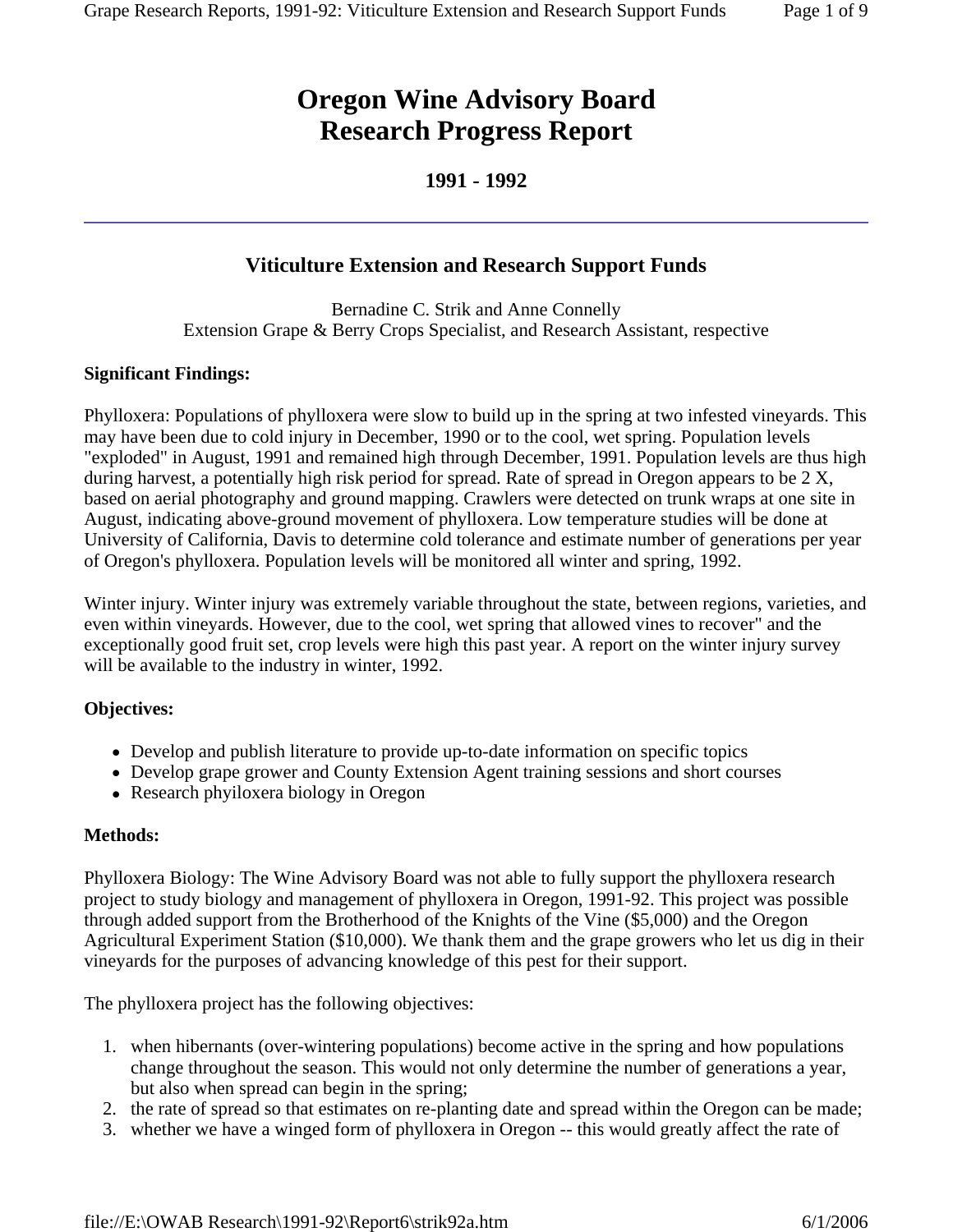spread;

4. the low temperature tolerance of phylloxera found in Oregon -- this will affect the amount of population die-back in cold winters and allow estimation of number of generations per year. Two infested vineyards were selected for this study, one in Lane County and the other in Marion County. The Marion County site has 8-year-old 'Riesling' and 'Gewurztraminer' and the Lane County site has 10-year-old 'Pinot noir' infested with phylloxera. These two sites are distinctly different, especially with regards to microcilmate. We have been monitoring soil and air temperatures at each site since the beginning of June 1991.

#### **Population Biology:**

Growth of field populations was determined by examining phylloxera in the rooting profile and reproductive potential at the two infested sites. Each site was sampled monthly from the first week of June through January, 1991. Samples will be taken every 42 days in the winter once insect activity has decreased. From April to July, 1992 samples will be taken every 3 weeks to determine when populations become active in spring.

At each vineyard site, soil and root samples were collected from three vines using a shovel and pruners, bulked into single samples from each of three separate areas from the periphery of the lens of infestation. Samples taken at a soil depth of 30 cm were brought to the laboratory for extraction of phylloxera using a wet sieve sucrose centrifuge. Populations extracted were separated by life stage and counted. Populations will be correlated with date, soil and air temperature, and vineyard condition.

At each site, soil temperatures were recorded at a depth of 30 cm and air temperature near the infested area every 30 minutes using Omni Data DP 212 data pods. Data were transferred to a computer every 21 days. During the winter temperatures will be recorded once per hour due to decreased insect activity.

#### **Rate of Spread:**

Rate of spread of phylloxera populations was determined by three methods: trunk wraps to monitor above-ground movement of nymphs; rating of above-ground vine symptoms in infested areas, annually and; aerial photography.

Additional data on life history of phylloxera was determined at the two infested sites by use of trunk wraps to detect crawler (nymph) movement up into the plant canopy. Tape (4cm wide) covered with stick-em was wrapped around the base of the trunk at a height of about 5 cm from the ground surface. Six traps at each site were checked bi-weekly in June and July, 1991. Replicate number was increased to 15 per site from August through October, 1991. Nine trunk wraps will be placed at each infested site in spring 1992. Data will be correlated with air and soil temperatures.

Above-ciround symptoms of phylloxera infestation were rated (0-5 scale) in fall 1990 at the two sites. At another site, ratings taken in 1990 were compared to those taken in fall 1991 to gauge above-ground rate of spread of this pest.

Infrared aerial photographs were taken of all infested sites in fall 1990. Aerial photos taken in 1991 need to be compared to determine rate of spread of phylloxera in Oregon over a two year period.

#### **Presence of aerial forms:**

Aerial canopy sticky traps and ground emergence traps were used to monitor the presence of winged forms or windborne phylloxera. Three emergence traps and five aerial traps were set up at each infested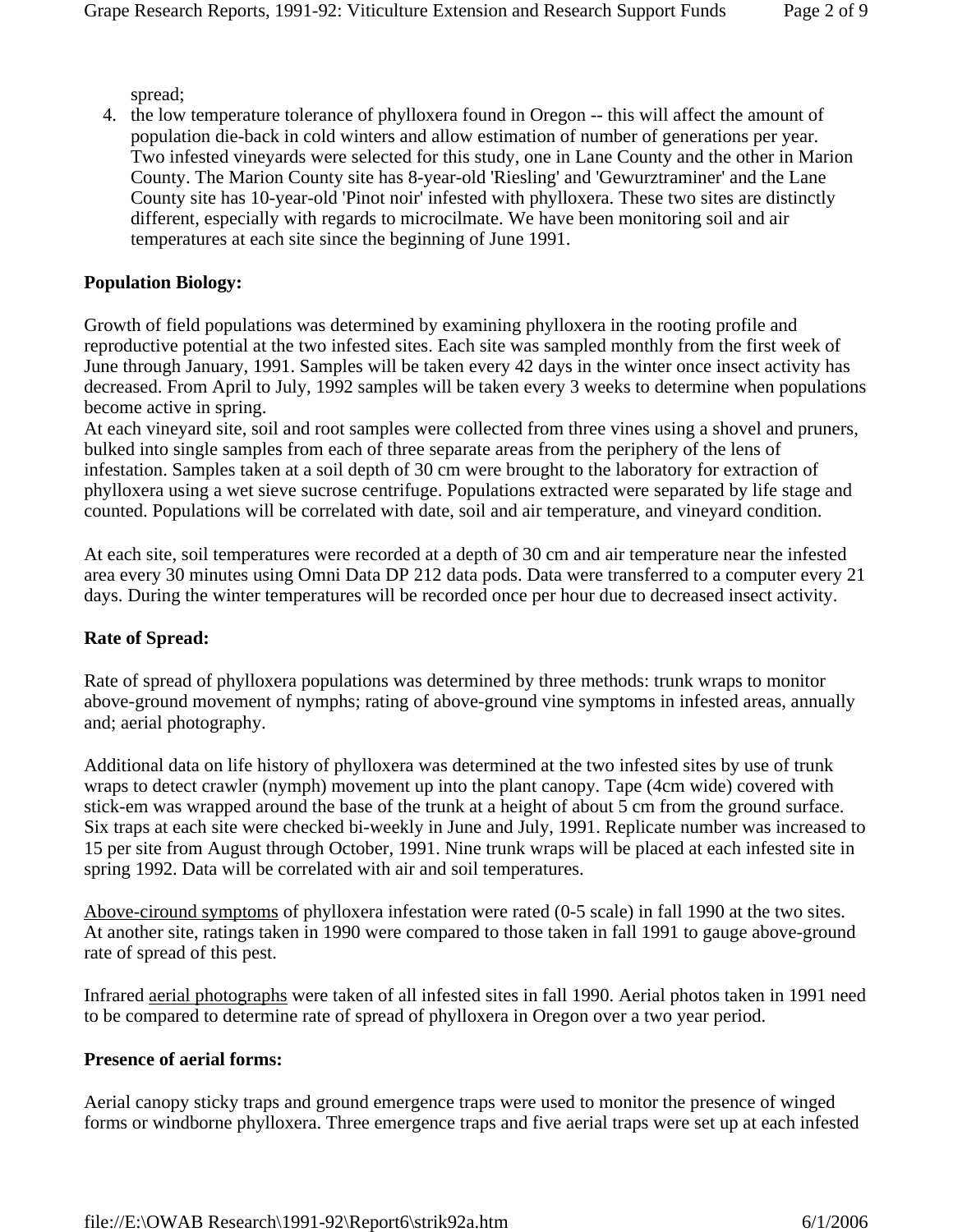site in August, 1991. In May, 1992, nine of each kind of trap will be distributed within the infested areas of each of the two infested vineyard sites.

Sticky traps were replaced and contents of ground emergence traps emptied every two weeks and brought back to the laboratory for identification. Data will be correlated with air and soil temperatures.

#### **Low temperature tolerance:**

Phylloxera populations have been collected from the two infested sites being studied in detail, as well as from one other infested site. These populations are currently being reared in a growth chamber on excised root samples. Laboratory reared phylloxera eggs on roots will be placed at 12, 15, 18 and 21' C. Developmental times and survival to adulthood will be determined. From these data a minimal threshold and degrees to adulthood will be estimated. These will be used to determine number of generations per year at sites at which soil temperature data is being collected. These predictions will be tested by direct counts in the field (see above). Data will also give us an idea of what temperatures will likely cause population die-back in winter.

This work will be done at the entomology laboratory at University of California at Davis where they have the expertise and equipment necessary for the low temperature tolerance studies.

#### **Results & Discussion:**

Grape phylloxera *(Daktulosphaira vitifoliae)*, a root-feeding aphid-like insect is the most important pest of vineyards worldwide because they cannot be controlled on infested vines which eventually die. Although it has been in California since the mid-1800's, phylloxera was discovered for the first time in a commercial vineyard in Oregon in 1990 and in Washington in the late 1980's. There are no satisfactory chemical or biological control methods for this pest and its management throughout the world has been by planting resistant rootstocks. Over 95% of Oregon's 5,700 acres of grapes is planted to own-rooted vines which are susceptible to phylloxera.

The life cycle of this insect varies with location. Preliminary data indicate the presence of sexual forms in the Pacific Northwest, a condition different from California. The relevance of this discovery to viticulture here is unknown but may be important to variability and movement. Phylloxera may move between vineyards on infested soil and plant materials by the activities of people or by natural means. Because distribution of phylloxera in the Pacific Northwest is currently limited, characteristics of its current distribution and movement are necessary to limit movement in the future.

The reproductive potential and rates of spread of phylloxera under climatic and soil conditions of the Pacific Northwest are unknown but we believe that these differ from those of California. Growers need as much information about phylloxera as possible to decrease the rate of spread or manage infestations of this pest and to plan for their economic future. This type of information is thus critical.

#### **Population Biology:**

Soil and root samples were collected monthly from 3 areas (pooled) in each of two infested vineyard sites, as described above. Populations were separated into mature, immature (often crawlers), and eggs. Table 1 shows the results to date. It is important that populations be monitored through the winter and in spring to determine number of generations per year and when populations become active.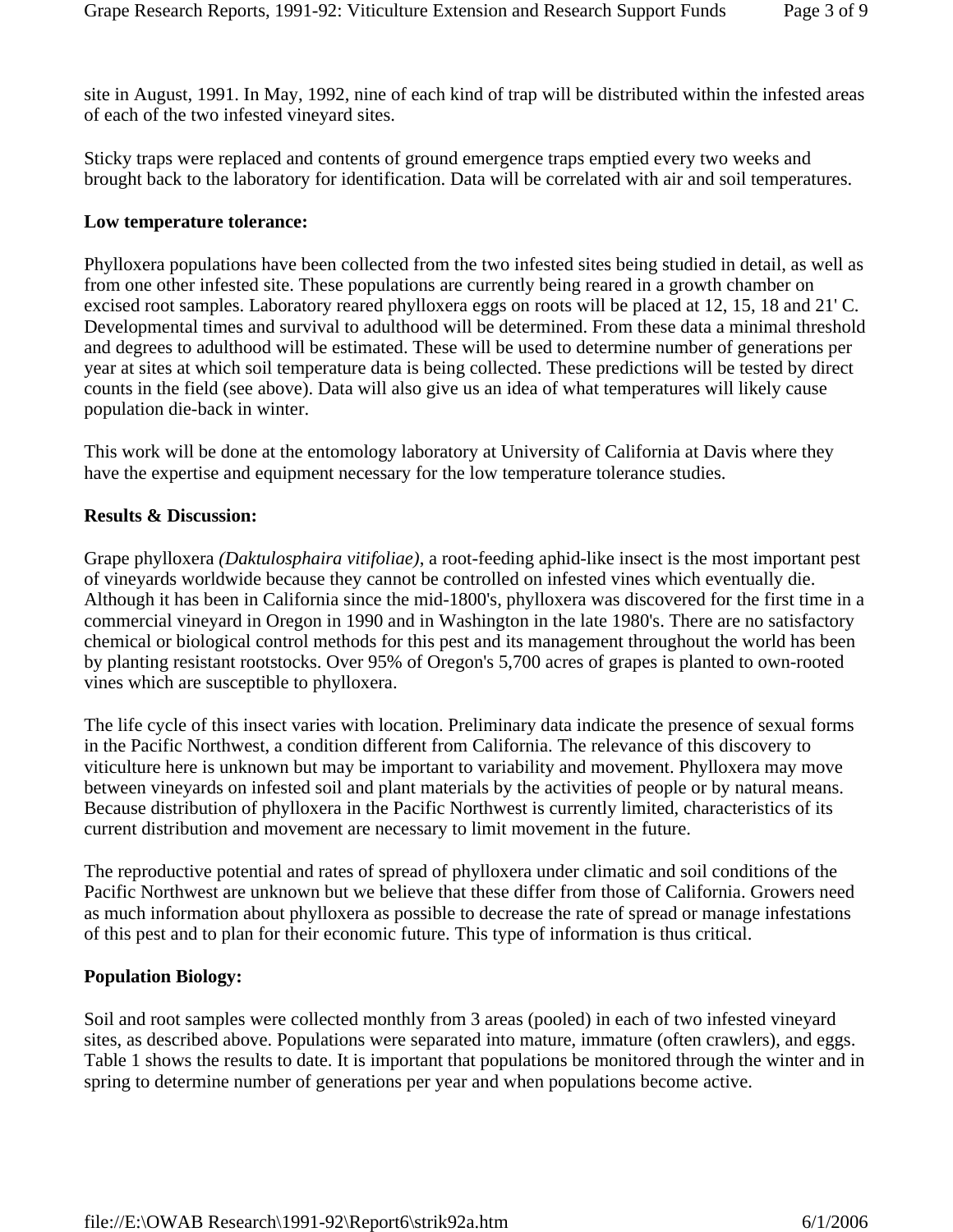| Date 1991      | Site   | Sample <sup>1</sup> | Mature         | Immature | Eggs         |
|----------------|--------|---------------------|----------------|----------|--------------|
| $6/3 - 6/7$    | Lane   | roots/soil          | 0              | $\bf{0}$ | 0            |
|                | Marion | roots/soil          | 0              | 0        | 0            |
| $7/1 - 7/16$   | Lane   | roots               | 1              | 1        | 0            |
|                |        | soil                | 1              | 0        | 0            |
|                |        | total               | $\overline{c}$ | 1        | 0            |
|                | Marion | roots               | 3              | 9        | 3            |
|                |        | soil                | 0              | 3        | 0            |
|                |        | total               | 3              | 12       | 3            |
| $7/31 - 8/5$   | Lane   | roots               | 0              | 27       | 58           |
|                |        | soil                | 1              | 9        | 53           |
|                |        | total               | 1              | 36       | 111          |
|                | Marion | roots               | 9              | 13       | 204          |
|                |        | soil                | 4              | 9        | 194          |
|                |        | total               | 13             | 22       | 398          |
| $9/9 - 9/13$   | Lanc   | roots only          | 33             | 455      | 176          |
|                | Marion | roots only          | 18             | 216      | 11           |
| 10/4-10/10     | Lane   | roots               | 31             | 405      | 85           |
|                |        | soil                |                | 7        | 19           |
|                |        | total               | 31             | 412      | 104          |
|                | Marion | roots               | 27             | 738      | 76           |
|                |        | soil                | 2              | 45       | 21           |
|                |        | total               | 29             | 783      | 97           |
| $11/4 - 11/8$  | Lane   | roots               | 4              | 527      | 120          |
|                |        | soil                |                | 114      | 58'          |
|                |        | total               | 4              | 641      | 178          |
|                | Marion | roots               | 4              | 233      | 105          |
|                |        | soil                | 0              | 25       | 26           |
|                |        | total               | 4              | 258      | 131          |
| $12/5 - 12/10$ | Lane   | roots               | 1              | 480      | 11           |
|                |        | soil                | 0              | 79       | 7            |
|                |        | total               | 1              | 559      | 18           |
|                | Marion | roots               | 1              | 322      | 21           |
|                |        | soil                | 0              | 31       | $\mathbf{z}$ |
|                |        | total               | ı              | 353      | 23           |

Table 1. Phylloxera population levels (mature and immature forms and eggs) at two infested sites in Oregon, 1991.

<sup>1</sup>Soil (400 ml associated with roots) collected from 9 vines per site. Roots (per 100 g of roots) collected from 9 vines per site.

Population growth was slow in the spring at both sites, especially at the Lane County site. This may have been due to population die-back from the December, 1990 cold spell, or due to the cool, wet spring. Soil and air temperatures were monitored at both sites (Fig. 1). Population levels "exploded" in August "exploded" and stayed high throughout late summer and fall. Root samples taken in December still showed high levels of adults and immatures, indicating that hibernation had not yet taken place.

#### **Rate of Spread:**

Trunk wraps: In June and July, 1991, no crawlers were found on trunk wraps, covered with stick-em. However, three crawlers were found in August at the Lane County site indicating that above ground movement was occurring.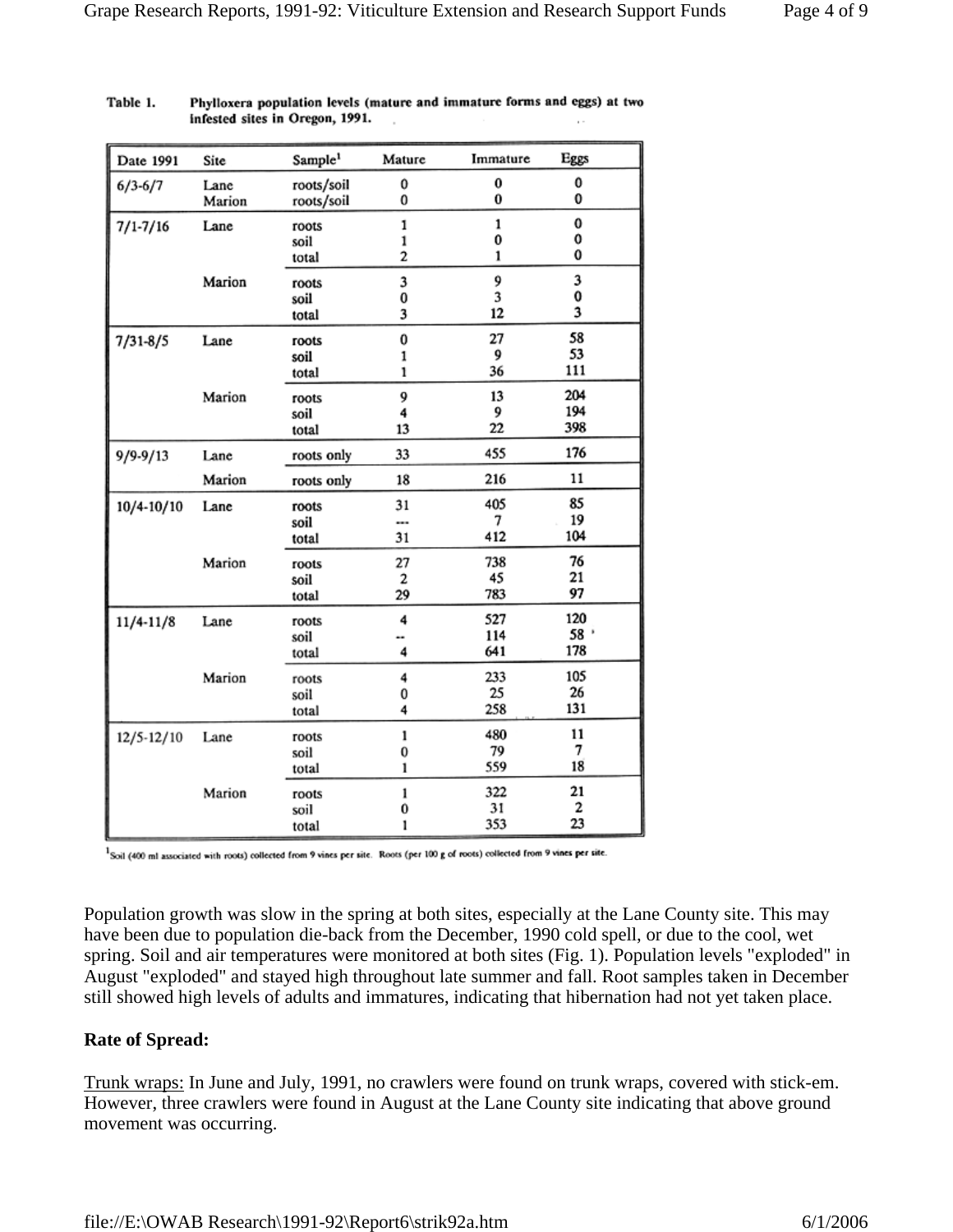Above-ciround symptoms & aerial photography: Comparisons of the above-ground symptoms from 1990 to 1991 at one vineyard indicated a rate of spread of 1.5 to 2 X. Thus, if a vineyard had 1/8 acre infested in spring 1991, then 1 acre would be infested 3 years from now.

Using aerial photography of the infested sites, 1990 compared to 1991, we also estimated a rate of spread of 2X. We still need more years of data to see if this rate of spread holds; it may differ with year due to climatic variability.

#### **Presence of aerial forms:**

No aerial forms, winged or other windborne stages, were detected in ground emergence traps or aerial sticky traps from August through October, 1991.

#### **Low temperature tolerance:**

Phylloxera populations from 3 infested sites, reared in the laboratory will be studied for low temperature tolerance (ability to survive at low temperatures and days to adulthood, used for number of generations/year) at University of California, Davis in January, 1992. We have no data at the time of writing this report.

#### **Publications:**

Strik, B. 1990. Grape Phylloxera. WAB Special Report, Sept:7-10.

Price, S., B. Strik, and P. Lombard. 1990. Phylloxera response plan and grower rootstock trials. WAB Special Report, Sept.:2-4.

Strik, B. 1990. What can you do to decrease the likelihood of getting phylloxera? WAB Special Report, Sept.:5-7.

Price, S. and B. Strik. 1990. Identifying phylloxera in a vineyard. WAB Special Report, Sept.:insert (republication)

Strik, B. 1990. Assessing rootstocks for vineyards in Oregon. WAB Special Report, Sept.: 10-16.

Strik, B. 1990 Phylloxera - an Update, Ask OSU, the Oregon Grapevine 7(4):17.

Strik, B. 1990. Not Biotype "B", Ask OSU, Oregon Grapevine 7(5):7.

Strik, B. 1990. More on phylloxera, Ask OSU, Oregon Grapevine 7(6):3,6

Strik, B. 1991. Update on phylloxera, WAB Cellar & Vineyard Notes, 1 (1): 1

Connelly, A. and B. Strik. 1991. Spread of phylloxera in Oregon, Ask OSU. OR Grapevine 8(5):9-10

Strik, B.C. 1991. Inarch grafting, Ask OSU. The Oregon Grapevine, 8:8,12

Strik, B. 1991. Grower cooperative research trials. WAB Res. Rep. 10:13.

Strik, B. 1991. Rate of spread of phylloxera in Oregon - 2X. The Oregon Grapevine (in press).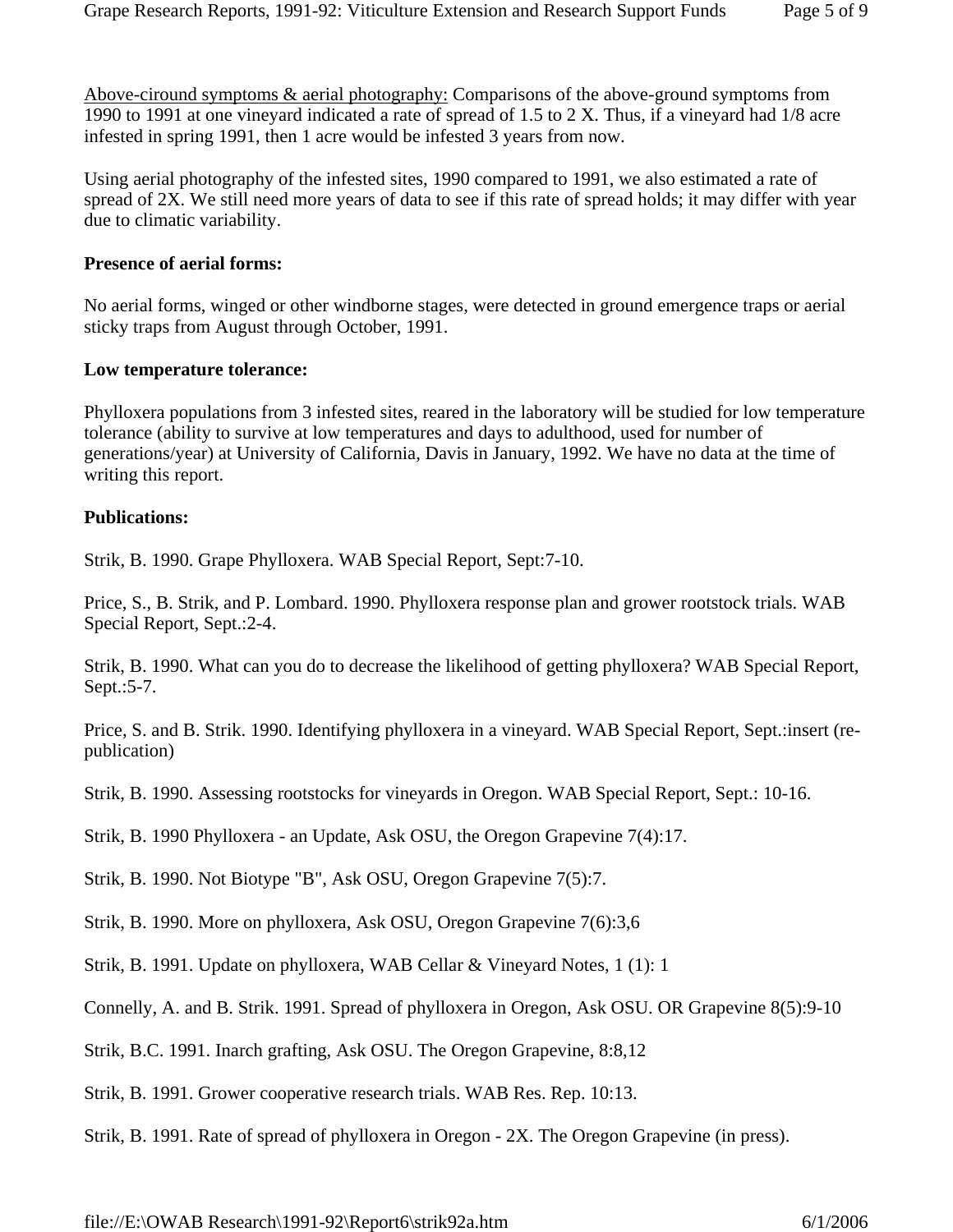

#### Figures A and B. Phylloxera numbers per 100 grams of roots and 400 ml of soil associated.

Extension Activities:

Most of my vilicultural Extension activities in 1991/92 have focused on phylloxera (see above) and winter injury -- both major problems this year.

#### **A. Winter Injury Survey:**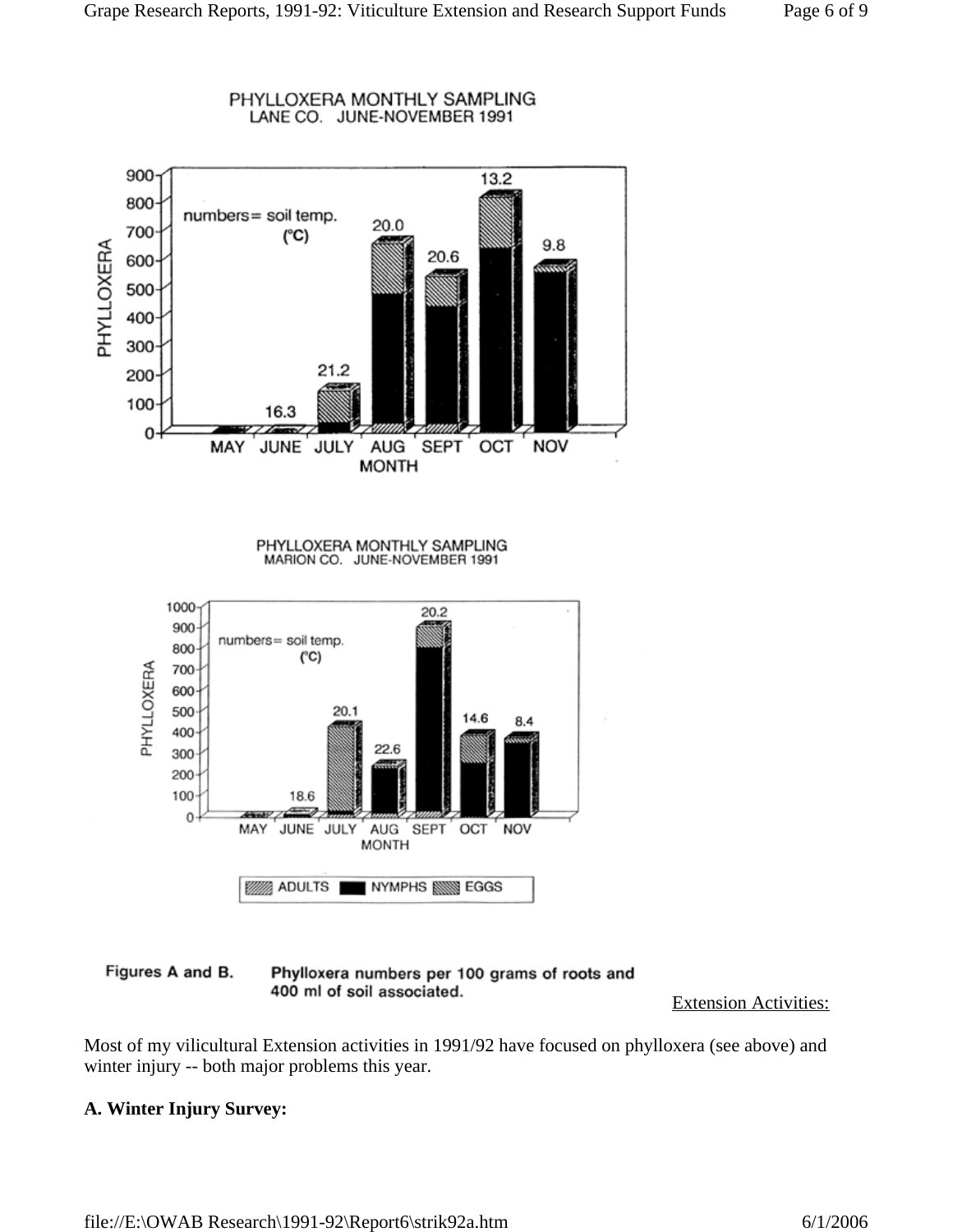This project was funded by the USDA (funds from the Small Fruits Center), however, I will give a brief status report here.

In late May, 1991, Porter Lombard, Anne Connelly and I stated surveying vineyards in the Willamette Valley, Umpqua, Southern Oregon, Columbia River, and Eastern Oregon wine grape growing regions to assess winter injury. We have sampled a total of 45 vineyards -- with 126 combinations of variety and pruning method.

The following information was collected from 25 vines at each site/variety/pruning method combination: percent bud break; percent primary, secondary and tertiary shoots; total shoot number; number of clusters (all on 10 nodes per vine); and percent cane and trunk damage. Information on site (elevation, aspect), variety, age of planting, pruning/training methods, and rootstocks (where applicable) were noted for each vineyard.

In most cases we sampled more than one variety per vineyard, and in some cases more than one training method for a particular variety per site. We calculated percent bud break, percent primary bud break, average shoot fertility (clusters/l'+2'), #clusters/node, percent cane damage, and then estimated yield. Yield data is being collected fall/winter, 1991/92.

Cane damage and trunk damage of young vines was rated on a scale of 0 to 5 with 0 being "healthy" and 5 dead. Anything with a rating of 3 or greater was considered "severe damage" and was used to calculate percent cane/trunk damage. In this case very little of the cambium was green thus indicating that the cane or trunk may not survive the season.

Many growers thought their vineyards had escaped the freeze of 1990 when bud break appeared to be relatively uniform near the long term average during the week of April 14-20. Obviously those vineyards with severe bud damage showed little bud break this spring. Our cool, wet spring may have delayed bloom, but it may also have "saved" vines that had cambium damage, as it allowed vines to recover from partial damage.

Damage from the freeze of Dec. 1990 was extremely variable throughout the State, within regions, and even within a particular vineyard. In the Dundee Hills bud break was quite good (80-90%). However, many varieties, especially Chardonnay (CH) and Muller Thurgau (MT), had only from 50-60% primaries. Cane damage ranged from 10-25%. Pinot noir (PN) is apparently more hardy with 75% primaries and less cambium damage than CH -- an exception is a young vineyard of PN with 85% cane and trunk damage. White Riesling (WR) apparently had no damage. I found relatively little damage in Washington County.

In the Mid-Willamette Valley, damage was extremely variable ranging from no damage in some vineyards (on all varieties) to as low as 30%, 35%, 40%, 50%, and 25% primary bud break in CH, PN, GW, MT, and Cabernet Sauvignon (CS), respectively. Cane damage ranged from none to as high as 68% in PN in one vineyard. In general, Sauvignon blanc (SB), Pinot gris (Pg) and WR had little damage in this region.

In the southern Willamette Valley, there was little damage on the valley floor sites (including Lewis Brown Farm). Woodhall III showed good bud break in PN and CH, but from 10-40% cane damage. One CH on St. George vineyard near Eugene showed only 1 0% bud break of primaries with 100% and 90% cane and trunk damage, respectively.

Once again damage was variable in the Umpqua region. Cabernet Sauvignon looked pretty good,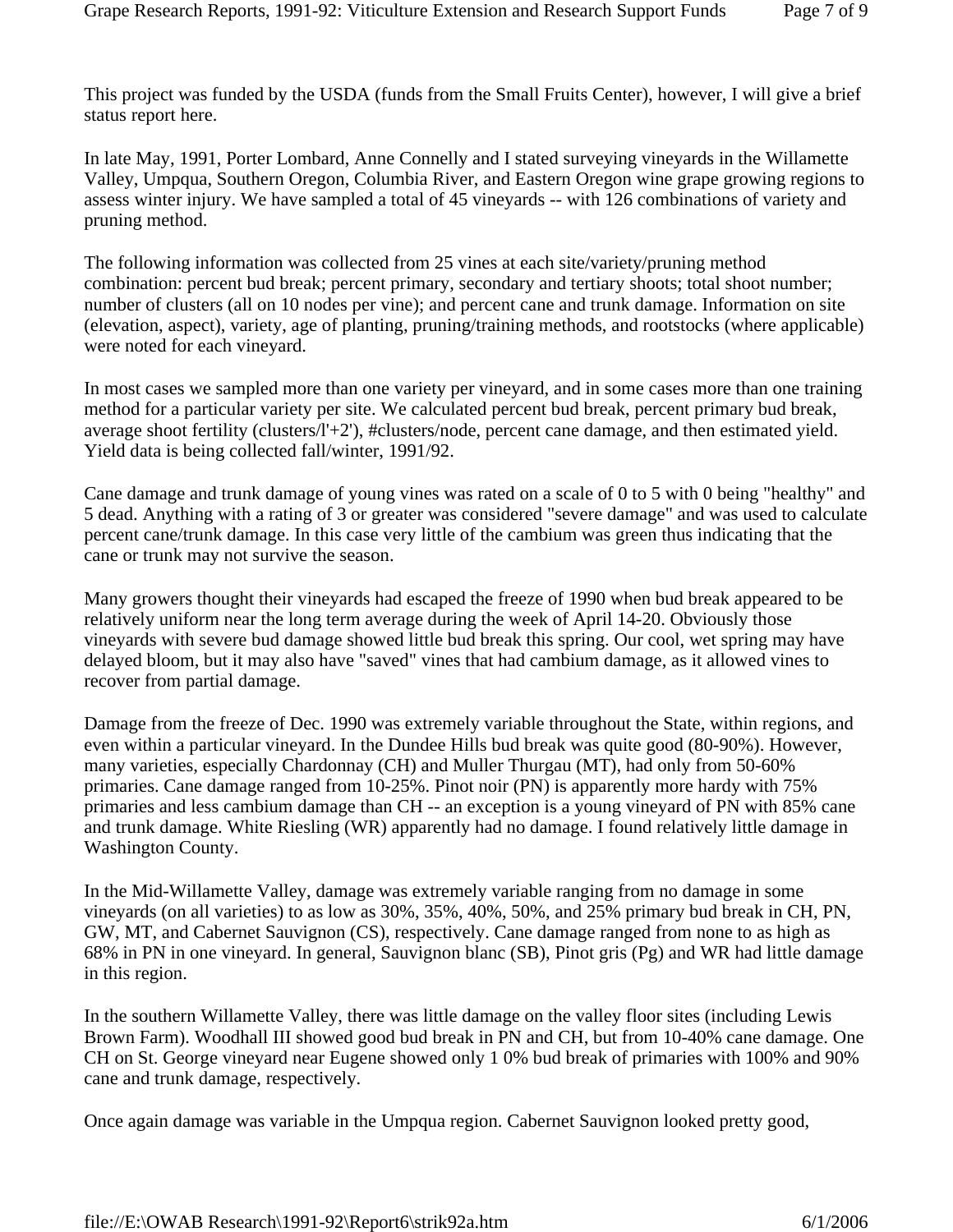surprisingly. Chardonnay was hit hard in some vineyards (only 1 0% primaries; 40% cane damage), yet was hardly damaged at all in another.

In southern Oregon effects of the freeze were extremely variable. Many vineyards had little damage on most varieties. However, some were hit very hard. Damage in CH ranged from none to 6% primaries and 70% cane damage. Damage in PN ranged from no damage to 3% primaries and 92% cane damage. Sauvignon blanc didn't look too bad. Bud break on Semillion was pretty good; however, only 20-30% were primaries. Medot was hit quite hard in some sites. Again damage on WR was spotty, but little compared to other varieties. Also, Pg came through quite well. In general, CS fared well.

The Columbia River Region fared reasonably well with plantings of PN, CH, CS and WR looking pretty good. One planting of Merlot was killed to the ground.

Finally, eastern Oregon was hit very hard by the cold spell. Only WR came through (in some cases it limped through).

Many growers found crown gall in their vineyards this summer. In most cases this was apparently the result of winter injury to the trunk.

Our full findings, including comparisons between age of plantings and training/pruning methods will be written as a report. We are waiting on final yield data; thus, the report should be available to industry members this winter.

**Publications:** (in addition to those mentioned above)

Strik, B. 1991. Nematodes in Oregon Vineyards, Ask OSU, Oregon Grapevine, 8(l):7, 22-23

Strik, B. and P. Lombard. 1991. Characterizing the 1990 freeze in Oregon. WAB Special report on winter injury.

Strik, B. 1991. Assessing winter injury and pruning accordingly. WAB Special report on winter injury.

Strik, B. and P. Lombard. 1991. Strategies to minimize damage from future freezes. WAB Special report on winter injury.

Lombard, P., B. Strik, and S. Price. 1991. Review of the 1990 wine grape season in Oregon. Proc. OHS 82:201-209.

Strik, B.C. 1991. Viticultural research tidbits. WAB Cellar & Vineyard Notes, 1(2): 2-3.

Strik, B.C. 1991. Grapevine Nutrition. WAB Cellar & Vineyard Notes, 1(2): 4-5.

Strik, B.C. 1991. Winter Injury Survey. WAB Cellar & Vineyard Notes, 1(2): 5-6.

Price, S., P. Lombard, and B. Strik. 1991. Boron research trial. Final report. WAS Res. Rep. 10:9-11.

Strik, B. 1991. Grower cooperative research trials. WAB Res. Rep. 10:13.

Fisher, G., J. Pscheidt, S. Strik, R. William, (alpha.) and D. Edge. 1991 Pest Control Guide for Wine Grapes in Oregon. EM 8413, (Feb., 20 pp)